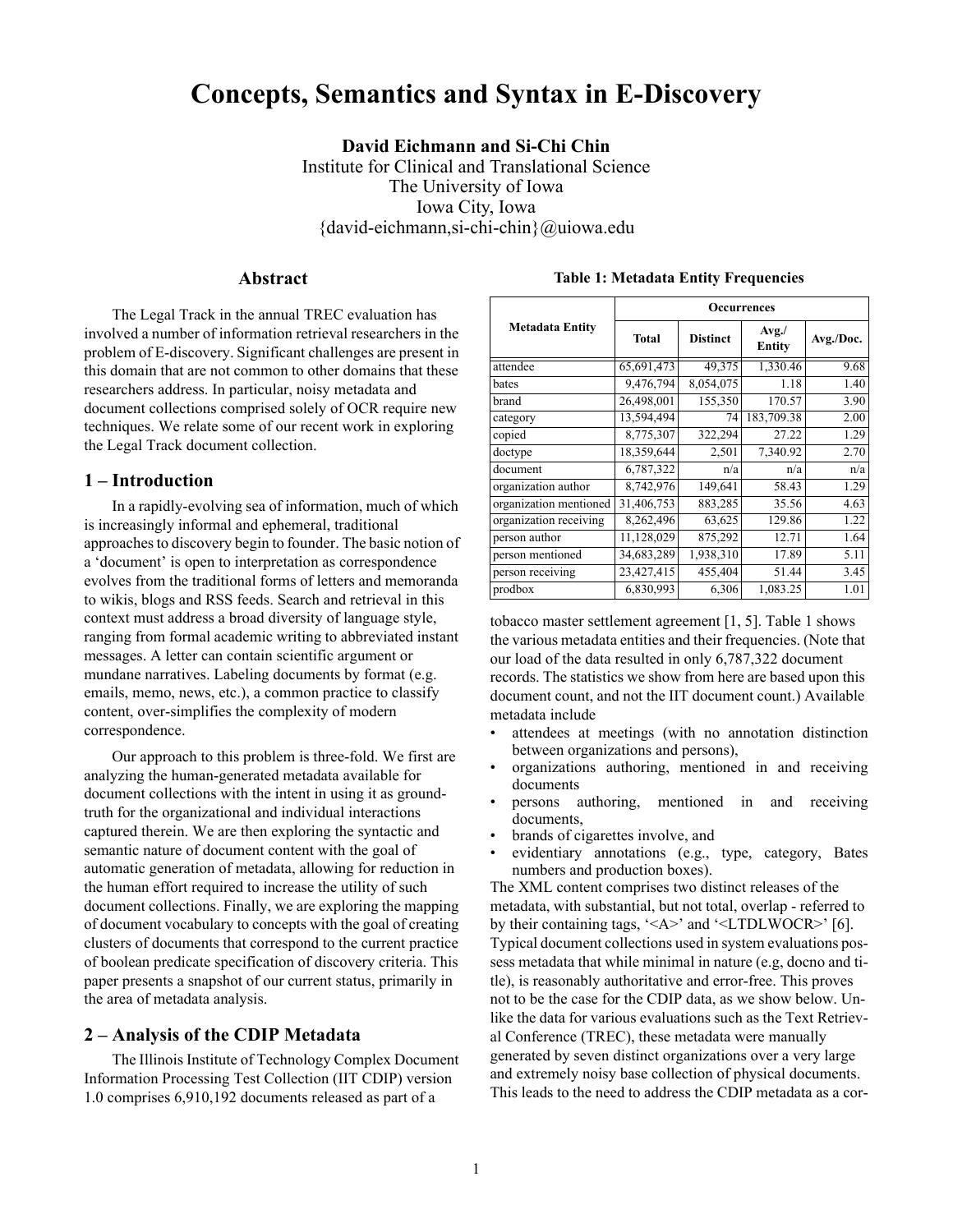|  | Table 2: Top 20 Document Types with 'P' Tag |  |
|--|---------------------------------------------|--|
|--|---------------------------------------------|--|

<span id="page-1-0"></span>

| <b>Document Type</b>            | Occurrences |
|---------------------------------|-------------|
| MEMO, MEMORANDUM                | 492,983     |
| LETT, LETTER                    | 383,074     |
| EMAI, E-MAIL                    | 309,637     |
| FORM, FORM                      | 279,880     |
| REPT, REPORT, OTHER             | 266,428     |
| Memo                            | 214,912     |
| <b>LETTER</b>                   | 162,993     |
| NOTE, NOTE                      | 127,767     |
| TELE, TELEX                     | 118,607     |
| <b>SCRT, REPORT, SCIENTIFIC</b> | 104,661     |
| SPEC, SPECIFICATION             | 102,991     |
| Letter                          | 93,134      |
| ZFLB, FILE FOLDER BEGIN         | 83,274      |
| CHAR, CHART, GRAPH, TABLE, MAPS | 82,572      |
| ADVE, ADVERTISEMENT             | 78,837      |
| Smoke/Tobacco Analysis          | 68,521      |
| REPT, OTHER REPORT              | 65,186      |
| COMP, COMPUTER PRINTOUT         | 63,795      |
| <b>SCIENTIFIC ARTICLE</b>       | 54,544      |
| Report                          | 51,867      |

pus in and of itself. Given our interest in exploring the connections among individuals and organizations revealed by these data, our first step was to assess the 'cleanliness' of the various categories and how we might unify potential variations in entity reference. The structure of the XML content itself is challenging to authoritatively process. Many of the fields contain semicolon delimited lists of values, rather than subelements. There are also substantial number of elements where there are no delimiters between values - the person author metadata contains 200+ entries that are longer than 200 characters each.

As shown in Table [2,](#page-1-0) the lack of a clear document taxonomy used when tagging the documents results in a need to either account for the variation when running queries, or a need to post-process the data to merge equivalent type labels into a single class. We have opted for the latter. One interesting point for this metadata category is that there is an average of 2.7 types per document. Even allowing for nonoverlap of A and LTDLWOCR type labels, it is relatively common for a document to have more than one type.

Our interest extends particularly to the boundary region between the scientific literature and the corporate usage or reaction to that literature. The CDIP collection contains roughly 160,000 scientific documents, making it a substantial collection in its own right which is unfortunately fogged with the haze of optical character recognition (OCR) noise.

Table [3](#page-1-1) list the most frequent document categories. Unlike document type, it appears to be a reasonably uniform multi-valued metadata category (and has no extraordinarily long entries). Table [4](#page-1-2) lists the most frequently occurring brands. (While we currently have no plans to employ brand information, we include it here for those who might be

#### **Table 3: Top 20 Document Categories**

<span id="page-1-1"></span>

| Category                                 | Count     |
|------------------------------------------|-----------|
| <b>SMOKING BY-PRODUCTS</b>               | 3,355,453 |
| YOUNG ADULT SMOKING                      | 2,102,562 |
| IN-HOUSE RESEARCH ON SMOKING & HEALTH    | 746,920   |
| SPORTING AND ENTERTAINMENT               | 541,356   |
| <b>SAFER CIGARETTE</b>                   | 471,960   |
| NICOTINE AND ADDICTION                   | 463,713   |
| CTR/TIRC/TI                              | 438,959   |
| TRADE ASSOCIATIONS OTHER THAN CTR/TI     | 394,933   |
| <b>SMOKING AND CANCER</b>                | 385,826   |
| <b>ADVERTISEMENTS</b>                    | 358,706   |
| ETHNIC MARKET                            | 358,269   |
| SMOKING AND LUNG CANCER                  | 327,286   |
| NICOTINE CONTROL                         | 255,748   |
| <b>ELECTRONIC MEDIA</b>                  | 249,820   |
| MARKETING STRATEGY                       | 235,310   |
| <b>BIOLOGICAL ACTIVITY OF CIGARETTES</b> | 219,460   |
| <b>SMOKING AND HEART DISEASE</b>         | 204,503   |
| ETS IN-HOUSE RESEARCH                    | 195,164   |
| SPONSORED RESEARCH ON SMOKING & HEALTH   | 163,051   |
| <b>MARKETING RESEARCH</b>                | 151,469   |

**Table 4: Top 20 Brands Mentioned**

<span id="page-1-2"></span>

| <b>Brand</b>               | Count     |
|----------------------------|-----------|
| <b>MARLBORO</b>            | 1,489,291 |
| CAMEL                      | 1,176,219 |
| <b>WINSTON</b>             | 1,093,368 |
| <b>SALEM</b>               | 767,268   |
| DORAL                      | 685,204   |
| <b>NEWPORT</b>             | 594,688   |
| <b>MERIT</b>               | 588,789   |
| <b>VIRGINIA SLIMS</b>      | 569,660   |
| <b>BENSON &amp; HEDGES</b> | 551,798   |
| <b>KENT</b>                | 501,915   |
| <b>KOOL</b>                | 501,096   |
| <b>VANTAGE</b>             | 493,844   |
| <b>TRUE</b>                | 414,000   |
| <b>PARLIAMENT</b>          | 346,520   |
| <b>NOW</b>                 | 336,157   |
| <b>VICEROY</b>             | 304,354   |
| <b>CAMBRIDGE</b>           | 289,722   |
| <b>MORE</b>                | 273,574   |
| <b>NON-RJR BRANDS</b>      | 273,354   |
| <b>OLD GOLD</b>            | 268,489   |

Table [5](#page-2-0) lists the more frequently listed meeting attendees. As is easily seen, person and organizational types have been conflated in this category, as is also the case for those copied on documents. Table [6](#page-2-1) shows the entities most frequently copied on documents. We plan on separating individuals and organizations in these two categories by using the organizational author, mentioned and receiving data to lift organization entities out of the copied and attendees table, and then manually inspect at least the high frequency remaining values for residual organizations not occurring in the three source tables. We are basing this approach on the observation that the three organizational categories are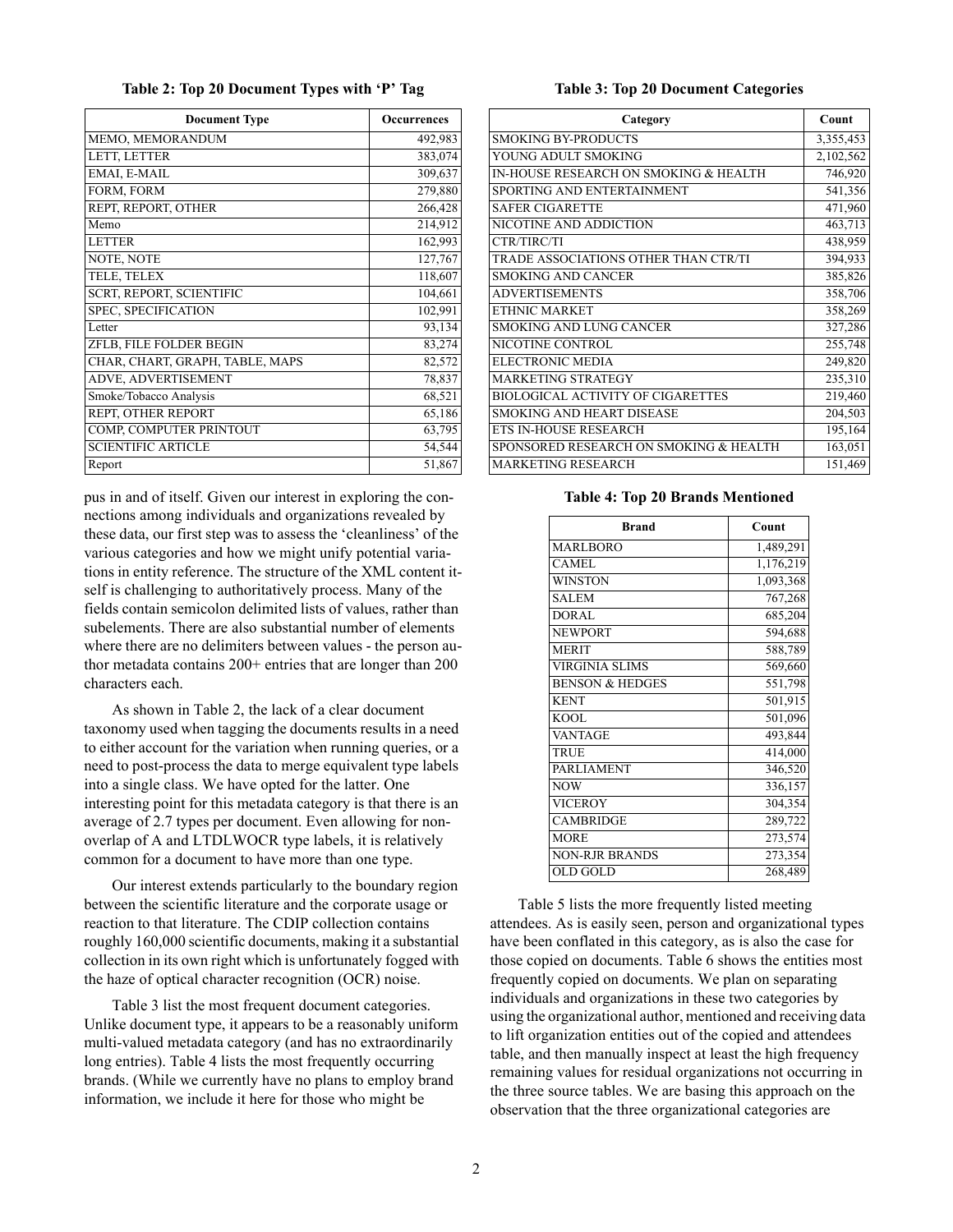#### **Table 5: Top 20 Attendees**

<span id="page-2-0"></span>

| <b>Attendee</b>                   | Count   |
|-----------------------------------|---------|
| PM, PHILIP MORRIS                 | 744,207 |
| RJR, R.J.REYNOLDS                 | 477,257 |
| LEO, LEO BURNETT AGENCY           | 361,117 |
| <b>ZZERO</b>                      | 270,947 |
| BAT, BRITISH AMERICAN TOBACCO     | 268,877 |
| LOR, LORILLARD                    | 263,308 |
| <b>ZZWRE</b>                      | 262,980 |
| <b>BW, BROWN &amp; WILLIAMSON</b> | 256,586 |
| <b>ZZUHA</b>                      | 217,769 |
| PHILIP MORRIS                     | 215,157 |
| <b>REININGHAUS, W</b>             | 189,380 |
| WALK, RA                          | 188,153 |
| <b>ZZGRA</b>                      | 171,487 |
| <b>VANHARN,J</b>                  | 163,635 |
| HUMMEL, GH                        | 159,979 |
| <b>GANTEAUME,H</b>                | 153,545 |
| <b>GALLAHER</b>                   | 152,373 |
| <b>ZZRWA</b>                      | 149,426 |
| <b>ROEMER,E</b>                   | 145,943 |

#### **Table 6: Top 20 Copied**

<span id="page-2-1"></span>

| Copied             | Count  |
|--------------------|--------|
| $R$ J $R$          | 79,018 |
| B&W                | 65,994 |
| <b>UNK</b>         | 57,283 |
| <b>RSS</b>         | 30,651 |
| <b>RDC</b>         | 26,499 |
| <b>SELIGMAN,RB</b> | 26,159 |
| <b>JFA</b>         | 25,668 |
| PRC                | 24,474 |
| PHL                | 21,006 |
| RESNIK,FE          | 19,788 |
| <b>HAYES AW</b>    | 19,444 |
| <b>DRB</b>         | 18,433 |
| DIMARCO GR         | 17,907 |
| WAKEHAM.H          | 17,754 |
| <b>HARDIN BV</b>   | 17,158 |
| <b>RODGMAN A</b>   | 17,115 |
| Riehl-T            | 17,057 |
| <b>OSDENE,TS</b>   | 16,782 |
| <b>SPEARS, AW</b>  | 16,762 |
| <b>WRT</b>         | 16,083 |

substantially more pure than the corresponding person categories.

Table [7](#page-2-2) lists the most frequent authoring organizations. Table [8](#page-2-3) lists the organizations most frequently mentioned in documents. Table [9](#page-3-1) lists the organizations most frequently receiving generated documents. We are particularly interested that three of the top ten most frequent organizational authors and organizational receivers are research groups, rather than corporate entities.

Table [10](#page-3-2) lists the most frequently authoring persons, Table [11](#page-3-3) the most frequently mentioned persons, and Table [12](#page-3-0) the persons most frequently receiving generated

#### **Table 7: Top 20 Organizational Authors**

<span id="page-2-2"></span>

| <b>Organizational Author</b>               | Count     |
|--------------------------------------------|-----------|
| PM, PHILIP MORRIS                          | 1,247,507 |
| LOR, LORILLARD                             | 748,586   |
| INBIFO, INSTITUT FUR BIOLOGISCHE FORSCHUNG | 491,102   |
| PMUSA, PHILIP MORRIS USA                   | 243,484   |
| <b>LEO, LEO BURNETT AGENCY</b>             | 186,912   |
| TI, TOBACCO INST                           | 112,619   |
| PMMC, PHILIP MORRIS MANAGEMENT CORP        | 103,389   |
| PHILIP MORRIS                              | 99,179    |
| <b>CONTRACT RESEARCH CENTER</b>            | 88,625    |
| RJR, R.J.REYNOLDS                          | 64,092    |
| SHB, SHOOK, HARDY & BACON                  | 61,149    |
| HAZLETON, HAZLETON LABS                    | 37,537    |
| PME, PHILIP MORRIS, EUROPE                 | 36,863    |
| FTR, FABRIQUES DE TABAC REUNIES S.A.       | 36,840    |
| <b>BORR, BORRISTON LABS</b>                | 36,282    |
| PMI, PHILIP MORRIS INTERNATIONAL           | 33,063    |
| <b>BW, BROWN &amp; WILLIAMSON</b>          | 32,752    |
| MICRO, MICROBIOLOGICAL ASSOCIATES          | 32,682    |
| <b>COVINGTON BURLING</b>                   | 30,941    |
| <b>ASSOCIATED PRESS</b>                    | 29,700    |

#### **Table 8: Top 20 Organizations Mentioned**

<span id="page-2-3"></span>

| <b>Organization Mentioned</b>                                 | Count   |
|---------------------------------------------------------------|---------|
| FTC, FEDERAL TRADE COMMISSION                                 | 572,777 |
| RJR, R.J.REYNOLDS                                             | 510,079 |
| <b>BW, BROWN &amp; WILLIAMSON</b>                             | 349,898 |
| FDA, FOOD AND DRUG ADMINISTRATION                             | 313,992 |
| PHILIP MORRIS                                                 | 292,739 |
| PM, PHILIP MORRIS                                             | 276,230 |
| PMUSA, PHILIP MORRIS USA                                      | 267,660 |
| <b>CONGRESS</b>                                               | 253,994 |
| EPA, ENVIRONMENTAL PROTECTION AGENCY                          | 241,294 |
| TI, TOBACCO INST                                              | 212,649 |
| AMER, AMERICAN TOBACCO                                        | 197,508 |
| INBIFO, INSTITUT FUR BIOLOGISCHE FORSCHUNG                    | 184,492 |
| PM                                                            | 174,758 |
| LOR, LORILLARD                                                | 151,272 |
| OSHA, OCCUPATIONAL SAFETY & HEALTH ADMINIS-<br><b>TRATION</b> | 145,198 |
| LEO, LEO BURNETT AGENCY                                       | 135,061 |
| <b>LIG LIGGETT</b>                                            | 131,513 |
| LM, LIGGETT & MYERS                                           | 126,571 |
| HHS, DEPT OF HEALTH AND HUMAN SERVICES                        | 106,763 |
| CTR, COUNCIL FOR TOBACCO RESEARCH                             | 106,519 |

documents. As noted above, these three categories are substantially polluted with organizational entities, and require clean-up to properly analyze individual-to-individual information interchanges.

### **3 – Assessing the Involvement of an Individual**

Consider one of the high frequency entities, Wolf Reininghaus, General Manager for Contract Research, Institut fur Biologische Forschung (INBIFO), Cologne, Germany (Philip Morris' offshore research lab) according to tobaccodocuments.org [[7\]](#page-7-3). Reininghaus is the top individual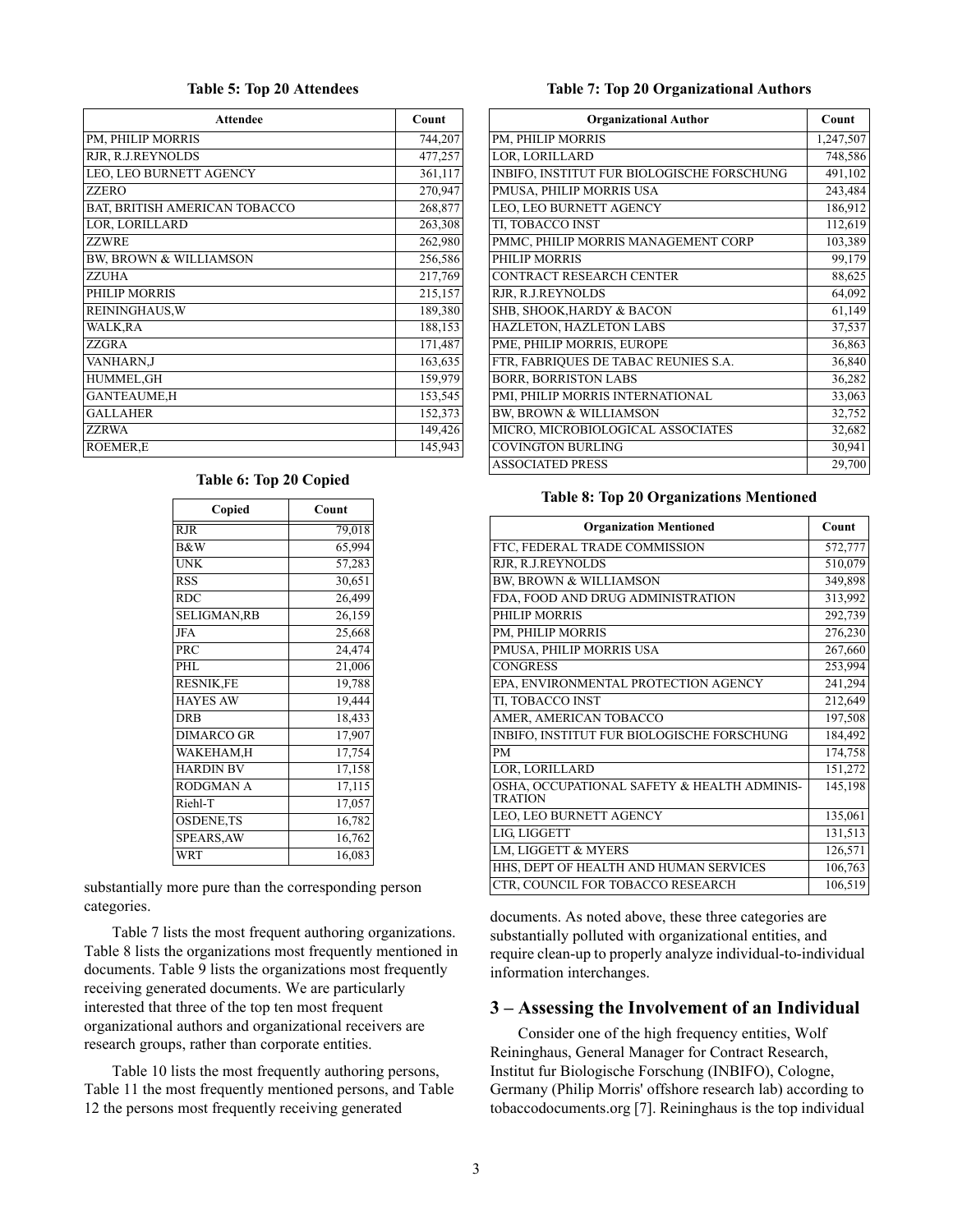#### **Table 9: Top 20 Receiving Organizations**

<span id="page-3-1"></span>

| <b>Receiving Organization</b>              | Count     |
|--------------------------------------------|-----------|
| PM, PHILIP MORRIS                          | 1,854,109 |
| LOR, LORILLARD                             | 1,120,713 |
| PMUSA, PHILIP MORRIS USA                   | 374,540   |
| INBIFO, INSTITUT FUR BIOLOGISCHE FORSCHUNG | 161,398   |
| PMMC, PHILIP MORRIS MANAGEMENT CORP        | 158,918   |
| FTR, FABRIQUES DE TABAC REUNIES S.A.       | 140,535   |
| PHILIP MORRIS                              | 105,941   |
| LEO, LEO BURNETT AGENCY                    | 88,289    |
| SHB, SHOOK, HARDY & BACON                  | 84,152    |
| TI, TOBACCO INST                           | 71,047    |
| <b>CRC</b>                                 | 66,407    |
| PME, PHILIP MORRIS, EUROPE                 | 65,217    |
| PHILIP MORRIS COMPANIES INC                | 51,639    |
| <b>CONTRACT RESEARCH CENTER</b>            | 49,616    |
| RJR, R.J.REYNOLDS                          | 49,327    |
| PMI, PHILIP MORRIS INTERNATIONAL           | 48,854    |
| APO, ARNOLD & PORTER                       | 45,828    |
| <b>COVINGTON BURLING</b>                   | 36,481    |
| <b>BW, BROWN &amp; WILLIAMSON</b>          | 34,715    |
| <b>FISH NEAVE</b>                          | 34,139    |

#### **Table 10: Top 20 Person Authors**

<span id="page-3-2"></span>

| <b>Person Author</b>              | Count   |
|-----------------------------------|---------|
| <b>RJR</b>                        | 462,280 |
| <b>B&amp;W</b>                    | 147,606 |
| <b>CTR</b>                        | 58,581  |
| <b>UNK</b>                        | 470,25  |
| <b>WILLIAM ESTY</b>               | 30,136  |
| TI                                | 26,670  |
| STEVENS, AJ                       | 25,617  |
| <b>REININGHAUS, W</b>             | 23,880  |
| <b>WALK,RA</b>                    | 20,072  |
| <b>BW</b>                         | 19,930  |
| <b>CHAIKIN,K</b>                  | 19,602  |
| <b>CRICHTON.JS</b>                | 17,959  |
| <b>MARKETING DEVELOPMENT DEPT</b> | 17,813  |
| <b>HOYT WT</b>                    | 17,736  |
| <b>SMITH,KV</b>                   | 16,939  |
| MERLO,E                           | 16,642  |
| <b>SELIGMAN,RB</b>                | 15,715  |
| <b>RJR INTL</b>                   | 15,597  |
| WAKEHAM,H                         | 14,711  |
| <b>RJR NABISCO</b>                | 14,519  |

listed as a meeting attendee (11th overall after 10 organizations), third most frequent author (8th overall after 5 organizations), and 23rd most frequent recipient of documents. Searching the metadata using his surname as a prefix yields the data shown in Table [13.](#page-4-0)

Clearly, the possibility exists that many of these person name occurrences relate to other people. However, even accounting for that, there are multiple variations of his name in the metadata, and some form of unification is required to achieve a high level of recall of documents involving this – and any – individual. We are currently considering how to

#### **Table 11: Top 20 Mentioned Persons**

<span id="page-3-3"></span>

| <b>Person Mentioned</b>    | Count   |
|----------------------------|---------|
| R.JR                       | 897,308 |
| <b>SURGEON GENERAL</b>     | 315,604 |
| PHILIP MORRIS              | 186,594 |
| $\overline{\text{FTC}}$    | 166,758 |
| X                          | 90,530  |
| <b>NATL FAMILY OPINION</b> | 85,191  |
| TI                         | 82,407  |
| B&W                        | 76,958  |
| LORILLARD                  | 76,588  |
| <b>FDA</b>                 | 66,051  |
| <b>RJR INTL</b>            | 65,255  |
| <b>CTR</b>                 | 57,976  |
| <b>LIGGETT</b>             | 54,998  |
| <b>EPA</b>                 | 51,031  |
| <b>CLINTON</b>             | 47,835  |
| <b>ACS</b>                 | 44,618  |
| <b>CORESTA</b>             | 44,612  |
| <b>AMES</b>                | 41,390  |
| <b>SAB</b>                 | 31,945  |
| ECUSTA                     | 30,848  |

# <span id="page-3-0"></span>**Table 12: Top 25 Receiving Persons**

| <b>Receiving Person</b> | Count   |
|-------------------------|---------|
| <b>RJR</b>              | 351,694 |
| <b>B&amp;W</b>          | 171,999 |
| <b>UNK</b>              | 147,267 |
| MERLO,E                 | 87,816  |
| <b>OSDENE,TS</b>        | 63,595  |
| <b>DIMARCO GR</b>       | 53,215  |
| HAN, V                  | 48,578  |
| SPEARS, AW              | 46,484  |
| LAUFER,D                | 41,414  |
| PARRISH, S              | 39,735  |
| SELIGMAN, RB            | 39,032  |
| WOODWARD,E              | 38,885  |
| DARAGAN,K               | 38,842  |
| CTR                     | 38,229  |
| CHAIKIN, K              | 38,124  |
| MCCORMICK, B            | 37,200  |
| <b>ATCO</b>             | 35,305  |
| <b>KEANE,D</b>          | 34,755  |
| LEVY,C                  | 34,430  |
| SPECTOR, J              | 34,385  |
| DESEL, P                | 33,450  |
| <b>BERLIND,M</b>        | 32,979  |
| <b>REININGHAUS, W</b>   | 32,764  |
| CARRARO,T               | 31,728  |
| <b>BW</b>               | 31,493  |

avoid manual inspection of referent documents to resolve person identity for low-frequency candidates, but currently have no feasible options.

# **4 – Inferring Organizational Networks**

The organizations and persons mentioned metadata are interesting categories in that they are not directly part of the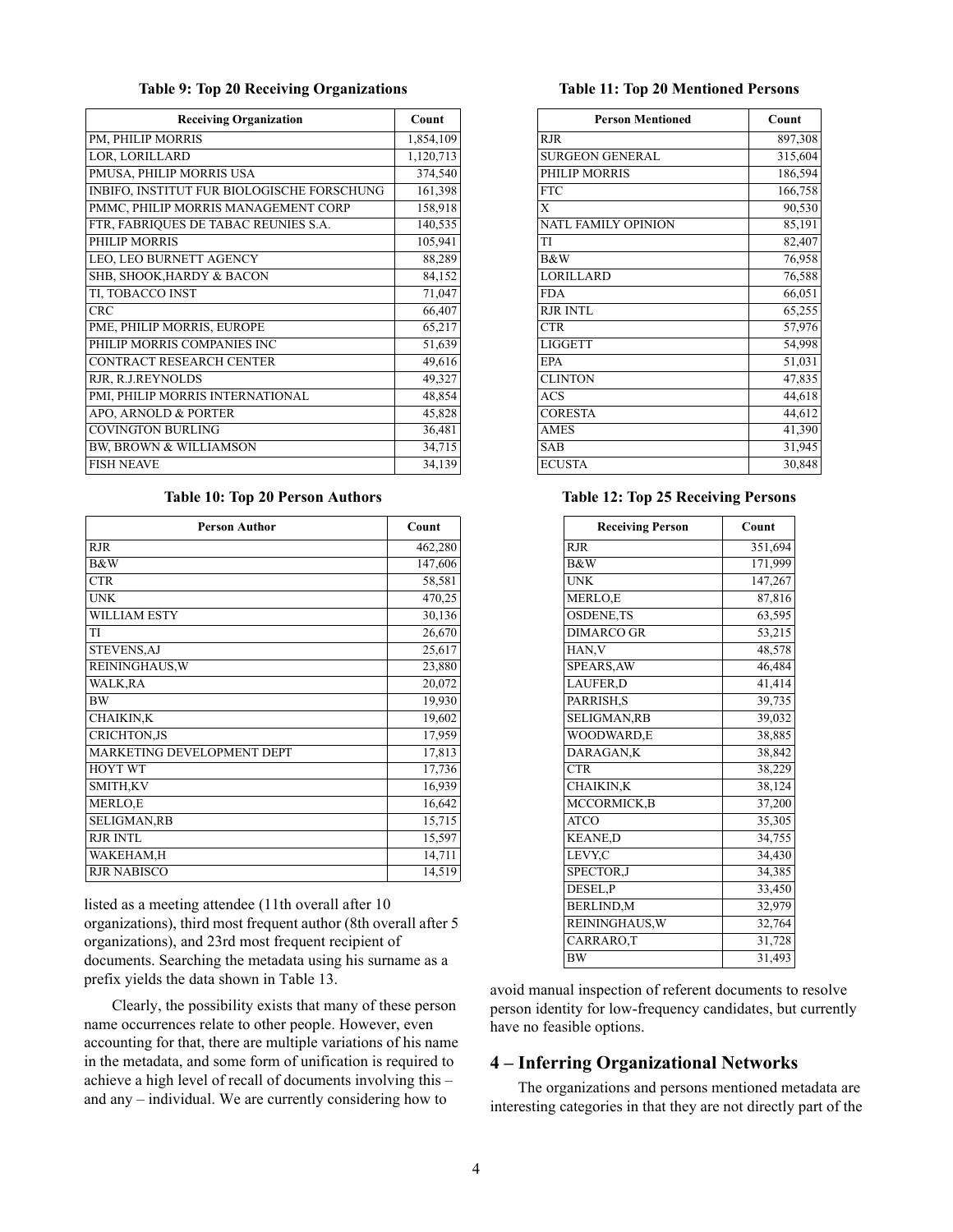<span id="page-4-0"></span>

|                                                | # of Occurrences as |                |                |                  |  |  |  |
|------------------------------------------------|---------------------|----------------|----------------|------------------|--|--|--|
| Person                                         | <b>Attendee</b>     | Author         | Receiver       | <b>Mentioned</b> |  |  |  |
| <b>REININGHAUS</b>                             | 7.337               | 200            | 1,974          | 2,837            |  |  |  |
| <b>REININGHAUS W</b>                           |                     | 6              |                | 2                |  |  |  |
| REININGHAUS,                                   |                     |                |                | $\mathbf{1}$     |  |  |  |
| REININGHAUS, WOLF                              |                     |                | 6              |                  |  |  |  |
| REININGHAUS.A                                  |                     | 2              |                |                  |  |  |  |
| REININGHAUS, AV                                |                     | $\mathbf{1}$   |                |                  |  |  |  |
| <b>REININGHAUS, B</b>                          | 196                 |                |                | $\overline{c}$   |  |  |  |
| REININGHAUS,D                                  |                     |                |                | $\mathbf{1}$     |  |  |  |
| REININGHAUS,E                                  | 530                 | $\overline{2}$ | 9              | 10               |  |  |  |
| REININGHAUS,F                                  |                     | $\mathbf{1}$   | 1              |                  |  |  |  |
| REININGHAUS, G                                 |                     | 1              | $\overline{2}$ |                  |  |  |  |
| REININGHAUS, GJ                                |                     |                | $\mathbf{1}$   |                  |  |  |  |
| REININGHAUS.H                                  | $\overline{2}$      | $\overline{2}$ | 15             | $\mathbf{1}$     |  |  |  |
| REININGHAUS,I                                  |                     |                | 10             | $\mathbf{1}$     |  |  |  |
| REININGHAUS, M                                 |                     | 1              |                |                  |  |  |  |
| REININGHAUS, MW                                |                     |                | 5              |                  |  |  |  |
| <b>REININGHAUS,OW</b>                          |                     |                | 1              |                  |  |  |  |
| REININGHAUS, R                                 |                     | 17             | 144            | 12               |  |  |  |
| REININGHAUS, RA                                |                     | $\overline{3}$ |                |                  |  |  |  |
| REININGHAUS, RNW                               |                     | $\mathbf{1}$   |                |                  |  |  |  |
| REININGHAUS, RW                                |                     |                | $\overline{4}$ |                  |  |  |  |
| <b>REININGHAUS,S</b>                           |                     |                | 1              | 2                |  |  |  |
| REININGHAUS,T                                  |                     | 3              | $\overline{2}$ |                  |  |  |  |
| REININGHAUS,U                                  |                     |                | $\overline{4}$ |                  |  |  |  |
| REININGHAUS, VW                                |                     | 3              |                |                  |  |  |  |
| REININGHAUS, W                                 | 189,380             | 23,880         | 32,764         | 16,152           |  |  |  |
| REININGHAUS, WA                                |                     | 5              |                |                  |  |  |  |
| REININGHAUS, WD                                |                     |                | 1              | 5                |  |  |  |
| REININGHAUS, WE                                |                     | 17             |                | 5                |  |  |  |
| REININGHAUS, WG                                |                     | $\overline{2}$ |                |                  |  |  |  |
| REININGHAUS, WK                                |                     | 1              |                |                  |  |  |  |
| REININGHAUS, WP                                |                     |                | 5              | $\mathbf{1}$     |  |  |  |
| REININGHAUS, WR                                |                     | $\overline{c}$ |                | 6                |  |  |  |
| REININGHAUS <reininghaus, w=""></reininghaus,> |                     | $\overline{4}$ |                |                  |  |  |  |
| <b>REININGHAUSE</b>                            |                     |                |                | $\overline{4}$   |  |  |  |
| <b>REININGHAUSEN</b>                           |                     |                |                | $\overline{9}$   |  |  |  |
| <b>REININGHAUSER</b>                           |                     |                |                | $\overline{4}$   |  |  |  |
| <b>REININGHAUSS</b>                            |                     |                |                | 1                |  |  |  |
| <b>REININGHAUS WOLF</b>                        |                     |                | 6              |                  |  |  |  |
| <b>REININGHAUS WOLF 1</b>                      |                     |                | 1              |                  |  |  |  |
| Reininghaus, Wolf                              |                     |                | 115            |                  |  |  |  |

### **Table 13: Occurrences of Persons with Names Beginning with "REININGHAUS"**

document lifecycle, but are rather semantic-driven channels in the content itself. They are the only two categories that, at least for high frequency entries, involve other entities than those involved in the litigation.

Continuing our use of Wolf Reininghaus as an example, consider Table [14,](#page-5-0) which shows the highest co-mentions of persons with Reininghaus. For each of the top four individuals co-mentioned with Reininghaus, we list each of their top ten co-mentions. Interrogating [\[7](#page-7-3)] we find the affiliations shown in Table [15.](#page-5-1) Within this strongly interconnected co-mention cluster, we have eight employees of INBIFO, two employees of Philip Morris, and seven

unknowns. Interrogating the person author/receiving data, we find 2001 instances of communication from Reininghaus to Walk and 1602 from Walk to Reininghaus, fewer than the number of their co-mentions in the document collection.

## **5 – Semantics and Structure**

Our previous work in regenerating the logical structure of a document from PDF or HTML for scientific papers [\[2](#page-7-4), [4\]](#page-7-5) leads us to believe that we can achieve useful performance over the CDIP collection as well. Our approach is highly dependent upon token location on the page, which means that we may go back to the scanned images to acquire coordinate data. We see this as a substantial, if computationally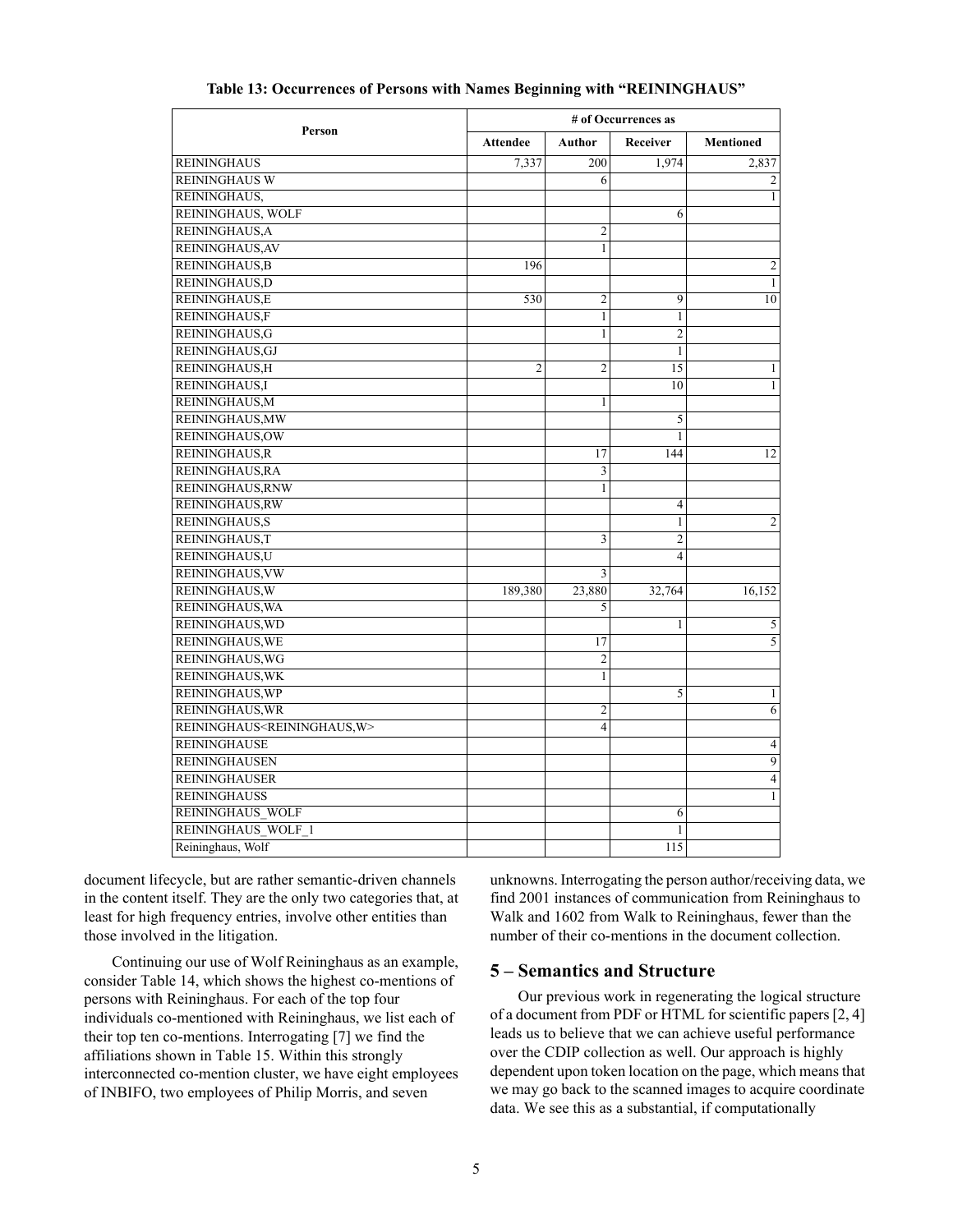<span id="page-5-0"></span>

| Reininghaus         |       | Walk                   |              | Roemer               |       | Haussmann            |       | <b>Tewes</b>         |       |
|---------------------|-------|------------------------|--------------|----------------------|-------|----------------------|-------|----------------------|-------|
| <b>Co-mentions</b>  | Count | <b>Co-mentions</b>     | <b>Count</b> | <b>Co-mentions</b>   | Count | <b>Co-mentions</b>   | Count | <b>Co-mentions</b>   | Count |
| WALK.RA             |       | 3,871 REININGHAUS, W   |              | 3,871 REININGHAUS, W |       | 3,716 REININGHAUS, W |       | 3,293 REININGHAUS, W | 2784  |
| <b>ROEMER.E</b>     |       | 3.716 ROEMER.E         |              | 2.883 WALK, RA       |       | 2.883 WALK.RA        |       | 2,799 TEREDESALA     | 2746  |
| HAUSSMANN,HJ        |       | 3,293 HAUSSMANN, HJ    |              | 2,799 HACKENBERGU    |       | 2,623 ROEMER,E       |       | 2,573 VONCKEN, P     | 2483  |
| <b>TEWES.F</b>      |       | 2,784 HACKENBERGU      |              | 2,360 HAUSSMANN, HJ  |       | 2,573 VONCKEN, P     |       | 2,323 OEY, J         | 2476  |
| STINN.W             |       | $2.697$ STINN.W        |              | 2.149 TEWES F        |       | 2.387 STINN.W        |       | 2.257 MEISGEN.T      | 2424  |
| <b>HACKENBERGU</b>  | 2.635 | <b>TEREDESAI, A</b>    |              | 1.935 STINN.W        |       | 1,970 TEREDESAI,A    |       | $2,248$ ROEMER, E    | 2387  |
| <b>VONCKEN.P</b>    | 2.584 | <b>TEWES,F</b>         | .931         | <b>TEREDESALA</b>    |       | 1.926 TEWES.F        |       | $2.064$ STINN.W      | 2384  |
| <b>TEREDESALA</b>   | 2,425 | <b>VONCKEN.P</b>       |              | .788 VONCKEN.P       |       | 1,810 SCHEPERS, G    |       | 1,910 RUSTEMEIER,K   | 2251  |
| <b>RUSTEMEIER.K</b> |       | 2.278 KUHN.D           |              | .728 HOLT.KV         |       | 1,756 RUSTEMEIER,K   |       | 1.569 KINDT.R        | 2246  |
| <b>SCHEPERS, G</b>  |       | 2,197 SCHAFFERNICHT, H |              | .493 SCHEPERS, G     |       | 1,725 HOLT, KV       |       | 1,546 HAUSSMANN,HJ   | 2064  |

**Table 14: Co-mention Connections Among Reininghaus' Co-mentions**

### **Table 15: Reininghaus' Co-mention Affiliations**

<span id="page-5-1"></span>

| Person                  | Affiliation                                                                                                                                     |
|-------------------------|-------------------------------------------------------------------------------------------------------------------------------------------------|
| Reininghaus, Wolf       | (Gen. Mgr., Contract Research, INBIFO) Insti-<br>tut fur Biologische Forschung, Cologne, Ger-<br>many - (Philip Morris' offshore research lab). |
| Walk, Rudiger-Alexander | (Director of Human Studies, PM Richmond c.<br>2000) Joined PM in April 1978. Was Dir. of<br>Scientific Affairs, PM USA                          |
| Roemer, Ewald           | (INBIFO)                                                                                                                                        |
| Haussmann, Hans-Jurgan  | (Associate Prinicpal Scientist, PM c. 1997)                                                                                                     |
| Tewes, F.               | (Biologist at INBIFO c. 1987)                                                                                                                   |
| Stinn, W                | 9                                                                                                                                               |
| Hackenberg, Ulrich      | (INBIFO)                                                                                                                                        |
| Voncken, P.             | (INBIFO Chemist (Diplomchemiker))                                                                                                               |
| Teredesai, A.           | (Pathologist, INBIFO, c. 1987)                                                                                                                  |
| Rustemeier, K           | ?                                                                                                                                               |
| Schepers, G             | $\gamma$                                                                                                                                        |
| Kuhn, D.                | (Study Director (mouse skin painting) INBIFO<br>c. $1987$                                                                                       |
| Schaffernicht, Helmut   | (INBIFO Head of Engineering)                                                                                                                    |
| Holt, K V               | $\gamma$                                                                                                                                        |
| Oey, J                  | ?                                                                                                                                               |
| Meisgen, T              | ?                                                                                                                                               |
| Kindt, R                | ?                                                                                                                                               |

intensive, advantage in the automatic generation of metadata, as much of the collection is of similar structure, or even more constrained in structure (e.g., letters and memoranda).

The variable quality of the OCR, on the other hand, presents significant difficulties in are detection of organization and person mentions in document content. Our existing tools for this rely heavily on part-of-speech tagging models that were trained on error-free newswire material. The high level of noise in the OCR output leads to numerous false positives on proper nouns (the default for an out-ofvocabulary word).

This also proves to be the case for our information extraction framework, which uses the syntactic structure of sentence parse trees to identify entities and concepts and the relationships between them. The usually straight-forward preprocessing step of sentence boundary detection struggles with the problem of easily missed punctuation in the OCR scan. Figure [1](#page-5-2) contains a scatter plot of the number of nodes



**Figure 1: CDIP Parse Tree Complexity**

<span id="page-5-2"></span>

<span id="page-5-3"></span>**Figure 2: Clean Text Parse Tree Complexity**

(roughly the number of words and containing phrases) in a sentence and the depth of the corresponding parse tree for a small sample from five document categories . Note that there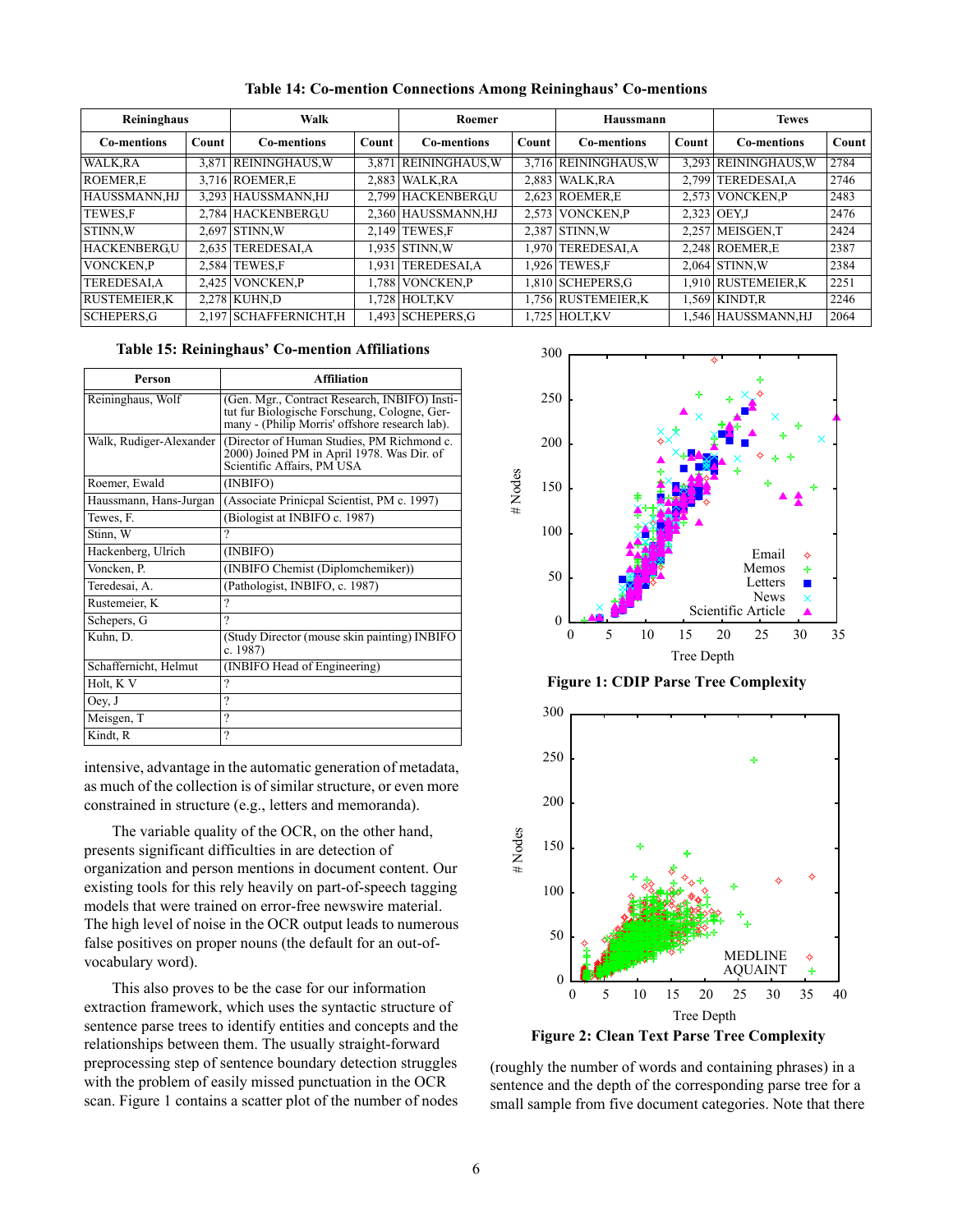are detected sentences with extremely large numbers of nodes - roughly equivalent to the number of words on a full page of double spaced text. This is due to noise in the OCR that breaks words into fragments (thereby increasing the word count) and missed small punctuation (e.g., periods), fusing two or more sentences into one.

In comparison, Figure [2](#page-5-3) shows two 'normal' sources - MEDLINE is a sample of 1000 sentences drawn from abstracts drawn from the NIH citation database and AQUAINT is a sample of 1000 sentences drawn from a collection of newswire stories used in various TREC evaluations. There are substantial differences for the OCR data - in parses with relatively high numbers of nodes, typical depth of trees (even when compared to science abstracts) and variability in tree depth at a given number of nodes. These differences are further accentuated when the outlier data point for AQUAINT at just less than 250 nodes is discounted - this is a pseudo-sentence generated by processing a table of sports scores. We are currently considering possible approaches to address OCR sentence parsing issues.

# **6 – Concept Recognition**

This aspect of our work is intended to complement our named entity approach from the previous section. There are many situations where named entities (e.g., organizations and individuals) are not present or irrelevant to a particular information need. This can be interpreted as projecting from proper noun phrases to general noun phrases and their underlying semantics. Consider the term 'emphysema' as an example. In terms of the CDIP collection, academic characterizations of the concept occur not only in scientific journal articles and reports, but also in letters and memorandum. However, current information retrieval techniques are not typically capable of clustering sentences such as these two:

> Our fundamental approach to the understanding of pulmonary emphysema is to recognize, as Mitchell and others have emphasized clinically, that there are two main types, the panlobular type in which there is a primary destruction of the alveolar lobules and the absence of bronchitis. [docid=aee02a00,LETTER]

The 1961 death certificates they found, show a frequent association of tuberculosis and emphysema, regardless of whether these diseases were primary or secondary causes of death. [dicid=ach1aa00, SCIENTIFIC ARTICLE]

together based on their language styles. Even when sharing the same format, some documents are more informative than the others. Considering the following sentences:

> Have two print ads-- Cowboys / emphysema and Mind if I smoke / care if I die?

## [docid=bwj36c00, EMAIL]

What kind of company would continue to develop glitzy new marketing campaigns for cigarettes when "there is overwhelming medical and scientific consensus that cigarette smoking causes lung cancer, heart disease, emphysema and other serious diseases?"-- Is Philip Morris being equally 'candid' overseas? [docid=byc48c00, EMAIL]

They are both email messages from the collection and both mention the concept of interest, but the second sentence clearly conveys a more 'scientific tone' than the loosely structured first sentence. We could substantially facilitate information retrieval if we were able to distinguish an informative piece of text belonging to a desired document genre.

We look to concept recognition to identify a more abstract semantic meaning of a named entity. In the TREC genomics track, some groups have mapped specific terms such as "saggital section" or "transverse section" to a more abstract concept "sectional anatomy" [\[3](#page-7-6)]. Such a method adopts a bottom-up approach: mapping from leaves to root nodes in a knowledge taxonomy tree. In our current work, we intend to adopt a top-down approach to explore the concept. That is, given a specific concept such as "emphysema," we would like to learn how the concept is described. We also presume that a concept would be perceived differently according to its various target audience. Thus we would like to discover the useful context patterns supporting such a difference.

The following examples illustrate how "emphysema" is perceived differently even though they are expressing similar ideas:

> Emphysema develops when many of the small air sacs in the lungs are destroyed.

> Emphysema is a type of chronic obstructive pulmonary disease (COPD) involving damage to the alveoli.

Intuitively, from the wording and the style, we may predict that the first sentence is more likely from a news source and the second one from a scientific journal article, since we found more rarely used medical terms in the second one. Inversely, we may also assume that given two sentences from two different sources, the same referred concept would have different interpretations. Our goal here is to identify and model the context for each category, and be able to detect the shift of the context.

# **7 – Conclusions**

As shown here, much of the information present in the CDIP collection is noisy and of varying reliability for high precision / high recall retrieval. We believe that contextualization will be beneficial in providing IR-based